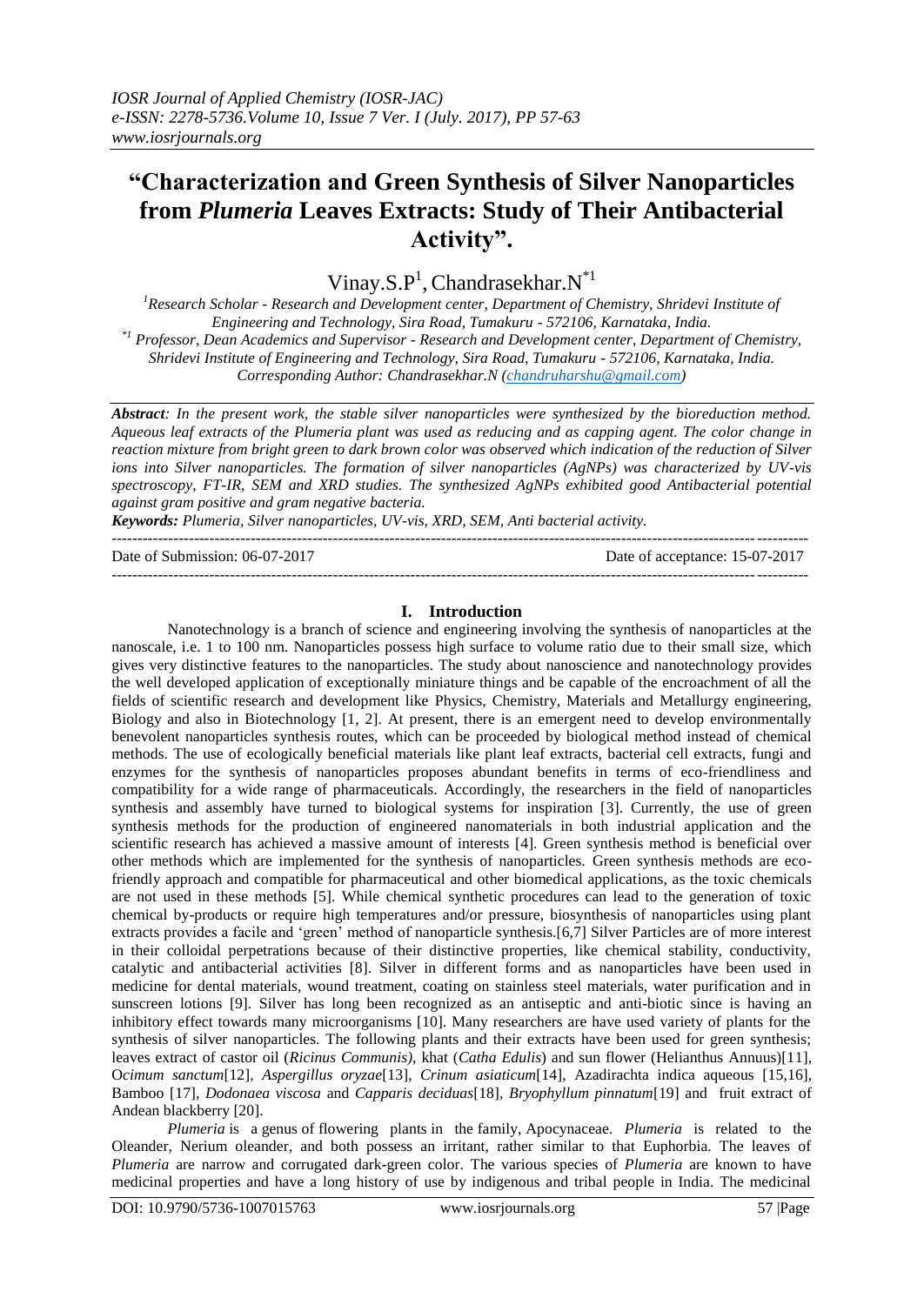value of this *Plumeria* species in the treatment of a large number of human ailments is mentioned in Ayurveda, Charaka Samhita, and Sushrita Samhita [21]. In the present work, the green synthesis of AgNPs is attempted with leaves extracts of *Plumeria.* The AgNPs obtained are characterized and evaluated for their antibacterial activities.



**Fig. 1** *Plumeria.*

## **II. Experimental**

#### **A. Materials**

Fresh leaves of *Plumeria* plant free from diseases were collected from the campus garden of Shridevi Institute of Engineering and Technology, Sira Road, Tumakuru, Karnataka, India. *Staphylococus aureus, Klebsiella aerogenes, Pseudomonas aeruginosa and Escherichia coli* bacterial strains were collected from department of microbiology, Shridevi Institute of Medical Sciences and Research Hospital, Tumakuru, Karnataka, India.The nutrient media used was supplied by Hi-Media Laboratories. AgNO<sub>3</sub> and KCL were procured from Merck, Mumbai, India.

#### **B. Methods**

#### **1) Preparation of leaves extracts**:

For the synthesis of silver nanaoparticles, the leaves of *Plumeria* were washed thoroughly with tap water to remove the dust and dirt particles and then washed with double distilled water. 20 g of chopped leaves were added to 100 ml double distilled water and stirred at 60°c for 30 min on heating mantle. After boiling, the mixture was cooled for 20 min and filtered through Whatman filter paper No.1. The collected leaves extracts (bright green color) was used for reducing and as capping agent in AgNPs synthesis.

#### **2) Synthesis of Silver Nanoparticles using** *Plumeria* **leaves extracts:**

5 ml of *Plumeria* leaves extracts were added to the 45 ml of 5mM AgNO<sub>3</sub> solution at ambient temperature and stirred continuously for 15 min using magnetic stirrer. Slow reduction takes place and kept for 24 hours to obtain the color change for bio-reduction process. After 24 h bright green color changed to dark brown color which indicates the formation of AgNPs (Fig.2) The AgNPs obtained from the solution was purified by repeated centrifugation at 8,000 rpm for 15 min using Remi cooling centrifuge C-24. The AgNPs obtained were dried and stored for further analysis.



**Fig. 2** Formation of AgNPs.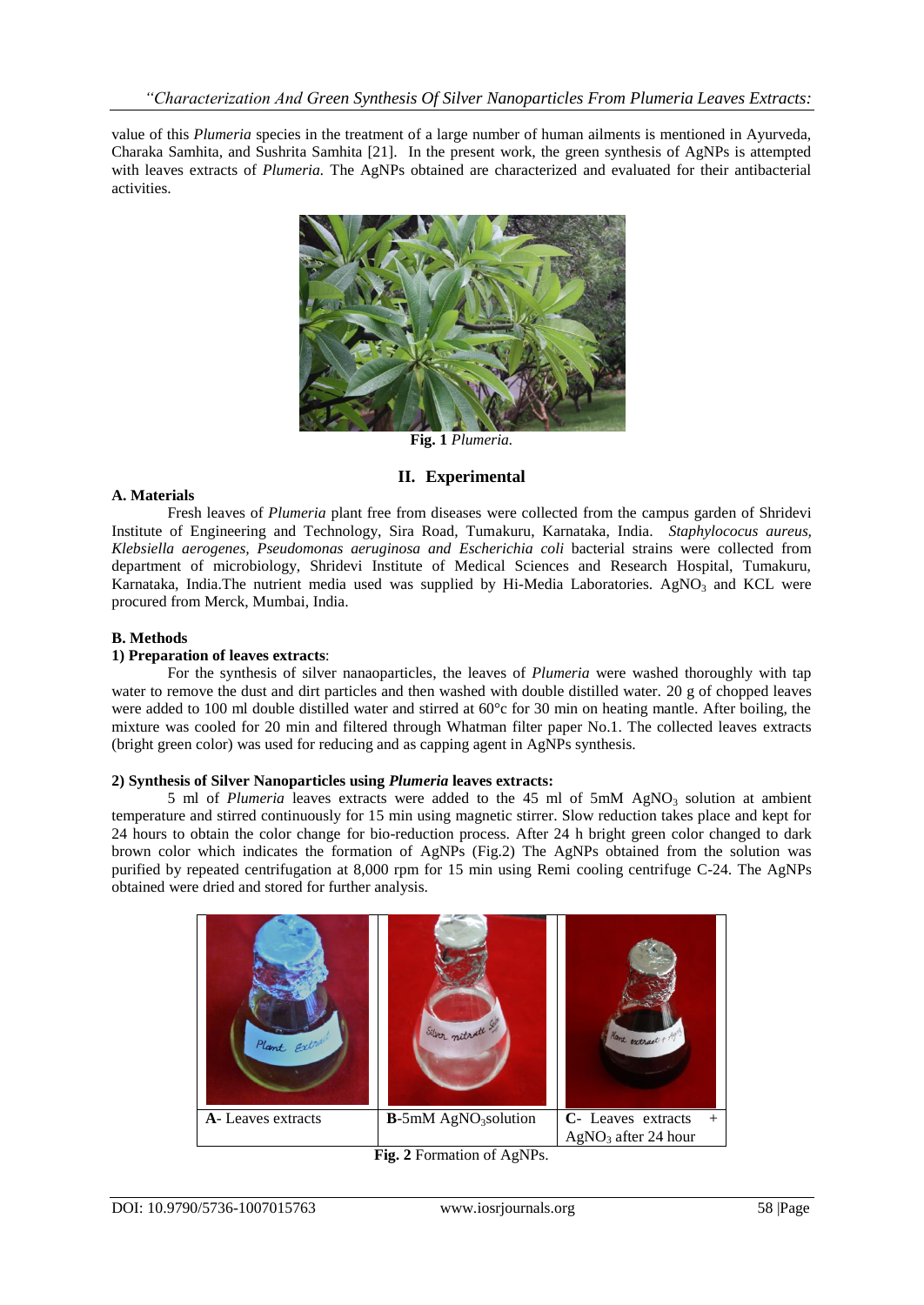## **3) Analysis of Silver nanoparticles:**

#### **a) Phytochemical analysis:**

The leaves extracts of *Plumeria* were assessed for the qualitative determination of chemical constituents i.e. alkaloids, saponins, phenols, flavonoids, tannins, terpenoid and glycosides by applying standard procedures.

#### **b) UV-Vis Spectra analysis:**

The reduction of pure silver ions was observed by measuring the UV-Vis spectrum of the reaction at different time intervals taking 1ml of the sample, compared with 1ml of distilled water used as blank.The sample was analysed by UV-Vis spectrophotometry (model Shimadzu UV) for its maximum absorbance v/s wavelength to confirm the formation of AgNPs.

#### **c) Fourier Transform Infra-Red spectroscopy (FT-IR) analysis:**

The sample was mixed with KCl and a thin sample disc was prepared by pressing with the disc preparing machine and placed in Fourier Transform Infra Red [FTIR] for the analysis of the nanoparticles. The FTIR measurement sample was recorded in the range of 400-4000cm<sup>-1</sup> using Nicolet Avatar model. It gives information on the rotations and vibrations modes were identified and purposed to determined the distinct functional groups present.

**d) X-Ray diffraction analysis:** The reduced AgNPs powder was coated on a glass substrate and the X-ray diffraction measurement were carried out by using a powder X-ray (PAN analytical BV model) instrument operating at a voltage of 40kV and current of 30mA. The output was recorded in the form of a graph with 2θ on x-axis and then intensity on y-axis. The crystallite average size of particle was calculated by using the Debye-Scherrer formula.

#### D=kλ/βcosθ,

where  $\lambda$  is wavelength, D is particle diameter size,  $\beta$  is the full width half maximum, k is a constant (value 0.9) and  $\theta$  is Braggs diffraction angle.

#### **e) Scanning Electron Microscopy analysis:**

After the preparation of the nanoparticles, the particle size and their morphological distribution were assessed with Scanning Electron Microscopy (SEM). A drop of aqueous solution containing purified silver nanoparticles obtained after repetitive centrifugation was placed on the carbon coated copper grids and dried under infrared lamp for characterization of their morphology using FEI Quanta 200 Scanning electron microscope at accelerating voltage of 20 keV.

#### **f) Antimicrobial activity of silver nanoparticles:**

The antibacterial activity of AgNPs produced by *Plumeria* leaves extracts were evaluated by the disc diffusion method. *Klebsiella aerogenes, Staphylococus aureus, Pseudomonas aeruginosa and E-coli* bacterial strains. The bacterial strains were developed in nutrient broth (NB) media for 24 h at 37°c and 1 ml of each broth culture was spread over the nutrient agar media. 5 mm sterilized filter paper discs were dipped in synthesized Silver nanoparticles suspension (10µg/ml), double distilled water as negative control, Taxim (1µg/ml) as standard and leaves extract was placed over the agar plates and incubated for 24 h at ambient temperature.

## **a) Phytochemical analysis**

## **III. Results And Discussion**

The results of phytochemical analysis of *Plumeria* leaves extracts are presented in table.1 and flavonoids, saponins, alkaloids, phenols and glycosides are present.

| S.No. | <b>Phytochemicals</b> | <b>Leaves extract</b> |
|-------|-----------------------|-----------------------|
|       | Flavonoids            | $^{++}$               |
|       | Alkaloids             | $^{+++}$              |
|       | Phenols               | $^{++}$               |
|       | <b>Tannins</b>        |                       |
|       | Glycosides            | $^{++}$               |
|       | Saponins              | $^{+++}$              |
|       | Terpenoid             |                       |

**Table.1** Phytochemical analysis of *Plumeria* leaves extracts

<sup>+</sup>**:** Confirms, -**:** Absent.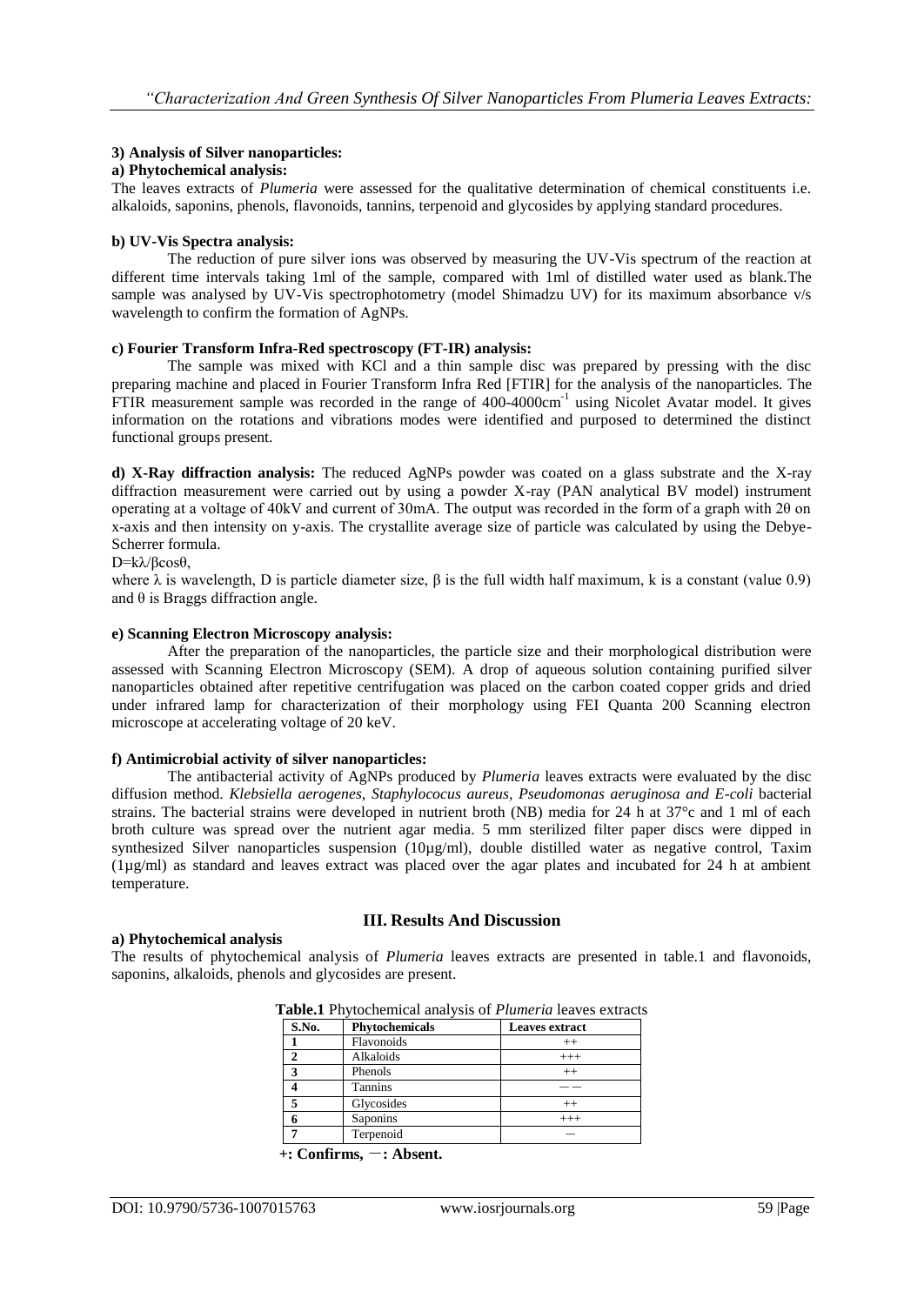#### **b) UV-Vis-spectroscopy analysis:**

Reduction of silver ions present in the aqueous solution of silver complex during the reaction with the ingredients present in the *Plumeria* plant leaves extracts have been studied by the UV-Vis spectroscopy and found that UV-Vis spectrograph of the colloidal solution of AgNPs has been recorded as a function of time by using a quartz cuvette with water as reference. Maximum absorbance peak was observed at 451 nm indicating that the formation of silver nanoparticles as a result of reduction of  $\overline{Ag}^+$  ions present in the aqueous  $AgNO_3$ solution (Fig.3).



**Fig.3** UV-vis spectrum of AgNPs synthesized by *Plumeria* leaves extract.

#### **c) FT-IR analysis:**

Fourier transform-Infrared (FT-IR) analysis was performed to identify the possible biomolecules responsible for the reduction of the Ag<sup>+</sup>ions and capping of the reduced AgNPs synthesized using *Plumeria* leaves extract. The strong IR bonds were observed at 3,703, 3381, 2,925, 2333, 1,618, 1,387, 1,070, and 601 cm<sup>-1</sup>. The bands which appeared at 3,703 and 2,922 cm<sup>-1</sup> corresponding to N-H, -OH stretching and aliphatic -C-H stretching, respectively. The bands at 2,333 and 1,618 cm<sup>-1</sup> are due to the  $CO_2$  and C=C stretching, respectively. The IR bands observed at 1,387 and 1,070 cm<sup>-1</sup> may be ascribed to  $-C$ -O and  $-C$ -0-C stretching modes, respectively. The strong bands recorded at 601 cm<sup>-1</sup> in the spectra of the synthesized material were assigned to C-H bending peak may be raised due to the reduction of  $AgNO<sub>3</sub>$  to Ag nanoparticles (Fig. 4).



**Fig.4** IR spectra of AgNPs synthesized using *Plumeria* leaves extract.

## **d) X-ray diffraction:**

X-ray diffraction (XRD) pattern was recorded for the synthesized AgNPs (Fig. 5), shows a number of Bragg reflections corresponding to (111), (200), (220) and (311) sets of lattice planes are observed. Which may be indexed based on the structure of Ag. The diffraction peaks at 2θ= 38°, 44°, 64° and 77° were indexed with the planes (111), (200), (220) and (311) for the fcc lattice of obtained silver as per the Joint Committee on Powder Diffraction Standards (JCPDS) card no. 04-783 was matched with database. The average size (D) of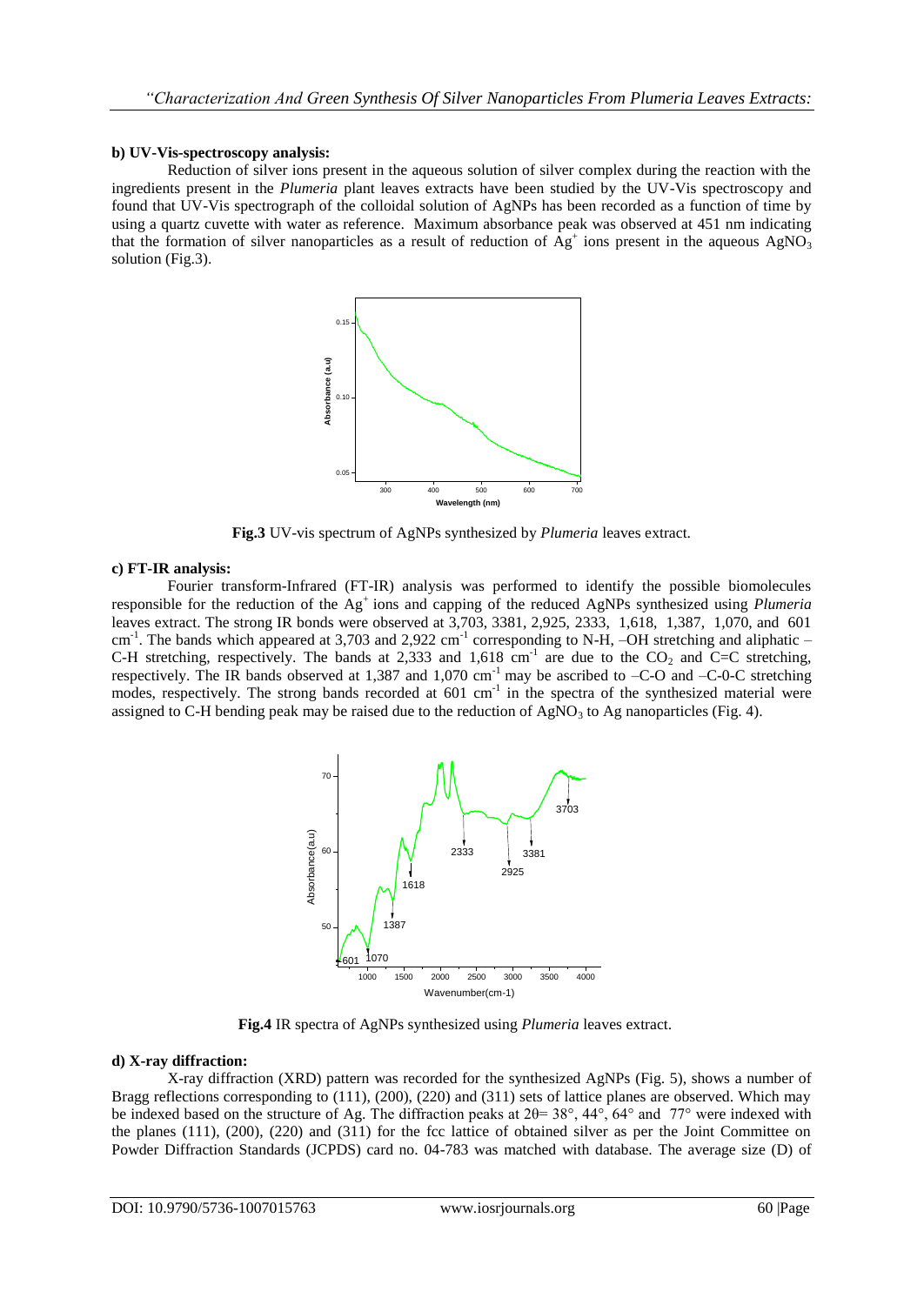synthesized Silver nanoparticles was found to be 41.7 nm as calculated by using Debye-Scherer formula. The XRD pattern thus clearly shows that the silver nanoparticles are crystalline in nature.



**Fig.5** XRD pattern of synthesized AgNPs

#### **e) Scanning Electron Microscopy (SEM) analysis:**

SEM analysis shows the uniformly distributed AgNPs on the surface of the cells. However, it does not indicate that all the NPs are bound to the surface of the cells, because those dispersing in the solution may also deposit onto the surface of the cells. The SEM image (Fig. 6) has shown separate AgNPs as well as particle agglomeration. The SEM study indicates that the particle size is irregular and shape of the particles is spherical in morphology of size ranging from 36 to 47 nm with an average size of 41.90 nm.



**Fig. 6** SEM images of synthesized AgNPs from *Plumeria* leaves extracts.

#### **f) Antibacterial Assay**

The synthesized AgNPs by the leaves extracts of *Plumeria* have a significant antibacterial activity against *Staphylococus aureus* followed by *Pseudomonas aeruginosa, Klebsiella aerogenes* and *E-coli* (Fig.7; Table. 2).



**Fig. 7** Antibacterial activity of AgNPs synthesized by leaves extracts of *Plumeria*

| Zone of Inhibition (in mm) |                        |               |                  |             |              |  |  |
|----------------------------|------------------------|---------------|------------------|-------------|--------------|--|--|
| S.No                       | <b>Strains</b>         | $(1)$ Control | (2) Standard     | $(3)$ AgNPs | $(4)$ Leaves |  |  |
|                            |                        |               |                  |             | Extract      |  |  |
|                            | Escherichia coli       |               | 19 <sub>mm</sub> | $27$ mm     |              |  |  |
|                            | Pseudomonas aeruginosa |               | $15 \text{mm}$   | $27$ mm     |              |  |  |
|                            | Klebsiellaaerogenes    |               | 18 <sub>mm</sub> | $26$ mm     |              |  |  |
|                            | Staphylococus aureus   |               | 19mm             | $28$ mm     |              |  |  |

## **Table.**2 Antibacterial Zone of Inhibition.

DOI: 10.9790/5736-1007015763 www.iosrjournals.org 61 |Page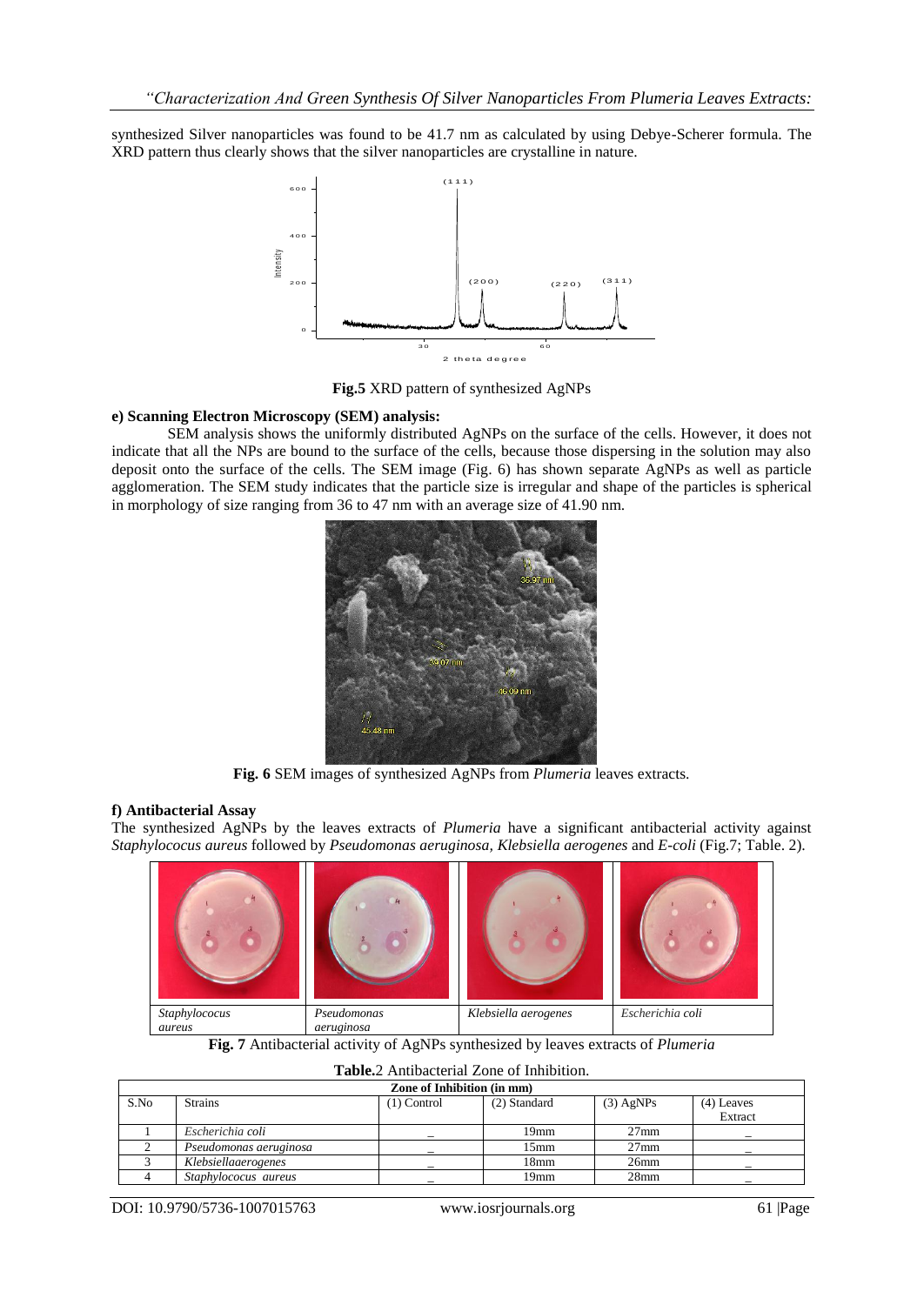Control - double distilled water, AgNPs - Silver Nanoparticles, Standard -Taxim, Leaves Extract - *Plumeria* leaves extracts.

#### **IV. Conclusion**

It is concluded that the leaves extracts of *Plumeria* is capable of producing silver nanoparticles extracellular and are quite stable in solution. From the XRD data studies the calculated average size of synthesized silver nanoparticles was found to be 41.7 nm. The SEM studies confirm the particle size is irregular and shape of the particles was found to be spherical in morphology with an average size of 41.90 nm. The synthesized AgNPs by *Plumeria* leaves extracts has shown efficient antimicrobial activities against *Escherichia coli*, *Klebsiella aerogenes, Pseudomonas aeruginosa* and *Staphylococus aureus*.

#### **Acknowledgments**

We thank Dr. M R Hulinaykar, Managing Trustee, Sri Shridevi Charitable Trust, Dr. Gurulingappa M. Patil, Principal, SIET, Tumakuru, India for their encouragement in conducting this research work. We thank the staff, Department of material science, BMSCE, Bangalore, Karnataka, India, for their service in assisting with SEM analysis facility during this research work. We thank the staff, Department of Chemistry, Government Arts and Science College, Bangalore, Karnataka, India, for their service in assisting with FTIR analysis facility during this research work. We thank the staff, Department of microbiology, Shridevi Institute of Medical Sciences and Research Hospital, Tumakuru, Karnataka, India for providing bacterial strains.

#### **References**

- [1] Rai, M.,Yadav, A.,Gade,A.Current trends in phytosynthesis of metal nanoparticles. Critical Reviews in Biotechnology 2008; 28(4): pp.277-284.
- [2] Huang, J., Chen, C., He, N., Hong, J., Lu, Y., Qingbiao, L., Shao, W., Sun, D.,Wang, X. H.,Wang, Y., Yiang, X. Biosynthesis of silver and gold nanoparticles by novel sundried Cinnamomum cam- phora leaf. Nanotechnology 2007; 18: pp.105–106.
- [3] Shankar, S. S., Rai, A., Ahmad, A., and Sastry, M. Rapid synthesis of Au, Ag, and bimetallic Au core–Ag shell nanoparticles using Neem (Azadirachtaindica) leaf broth.Journal of Colloid and Interface Science. 2004; 275: pp. 496–502.
- [4] DeSimone, J. M. Practical approaches to green solvents.Science 2002; 297: pp.799–803.
- [5] Willner, B., Basnar, B.Nanoparticle-enzyme hybrid system for nanobiotechnology, FEBS Journal 274 (2007):pp. 302-309.
- [6] E. Roduner, Size matters: why nanomaterials are different. *Chemical Society Reviews* 2006; 35(7): pp.583-592.
- [7] M.R Jones *et al*., Templated Techniques for the Synthesis and Assembly of Plasmonic Nanostructures.,*Chemical Reviews*, 2011;111(6): pp.3736-3827.
- [8] Frattini A, Pellegri N, Nicastro D, De Sanctis O., Effect of amine groups in the synthesis of Ag nanoparticles using aminosilanes. Mat. Chem. Phys. 2005; 94: pp.148–152.
- [9] Duran N, Marcato PD, De Souza GI, et al., Antibacterial effect of silver nanoparticles produced by fungal process on textile fabrics and their effluent treatment. J Biomed Nanotechnol. 2007; 3: pp.203–208.
- [10] H. Jiang, S. Manolache, A. C. L. Wong, and F. S. Denes., Plasma-enhanced deposition of silver nanoparticles onto polymer and metal surfaces for the generation of antimicrobial characteristics, Journal of Applied Polymer Science. 2004; 93(3): pp.1411–1422.
- [11] Hailemariam Gebru, Abi Taddesse, Jyotsna Kaushal and O. P.Yadav. "Green Synthesis of Silver Nanoparticles and their Antibacterial Activity". J. Surface Sci. Technol., 2013; 29(1-2): pp. 47-66.
- [12] Yogeswari Rout, Sikha Behera, Akshya Kumar Ojha and P. L. Nayak. "Green synthesis of silver nanoparticles using *Ocimum sanctum (Tulashi)* and study of their antibacterial and antifungal activities". Journal of Microbiology and Antimicrobials. 2012; 4(6): pp. 103-109.
- [13] Probin Phanjom, Giasuddin Ahmed. "Biosynthesis of Silver Nanoparticles by *Aspergillus oryzae* (MTCC No. 1846) and Its Characterizations". Nanoscience and Nanotechnology 2015; 5(1): pp.14-21.
- [14] Malathi. R, Ganesan. V. "Biogenic Synthesis of Silver Nanoparticles using Leaves of *Crinum asiaticum* Linn". International Journal of Science and Research, 2014; 3(10): pp. 2238-2243.
- [15] Susheela Sharma, Sunil Kumar, B.D. Bulchandini,Shalini Taneja and Shelza Banyal. "Green Synthesis of Silver Nanoparticles and Their Antimicrobial Activity against Gram Positive and Gram Negative Bacteria". International Journal of Biotechnology and Bioengineering Research. 2013; 4 (4): pp. 341-346.
- [16] Shakeel Ahmed, Saifullah, Mudasir Ahmad, Babu Lal Swami, Saiqa Ikram. "Green synthesis of silver nanoparticles using Azadirachta indica aqueous leaf extract". Journal of Radiation Research and Applied Sciences. 2016; 9: pp. 1-7.
- [17] Sohail Yasin , Lin Liu a, Juming Yao. "Biosynthesis of Silver Nanoparticles by Bamboo Leaves Extract and Their Antimicrobial Activity". Journal of Fiber Bioengineering and Informatics. 2013; 6(1): pp. 77-84.
- [18] T. Giridharan, Chandran Masi1, S. Sindhu and P. Arumugam. "Studies on Green Synthesis, Characterization and Anti-proliferative Potential of Silver Nano Particle using *Dodonaea viscosa* and *Capparis deciduas".* Biosciences Biotechnology Research Asia, 2014; 11(2): pp. 665-673.
- [19] Debabrat Baishya, Nakul Sharma and Rituparna Bora. "Green Synthesis of Silver Nanoparticle using *Bryophyllum pinnatum* (Lam.) and monitoring their antibacterial activities". Archives of Applied Science Research, 2012; 4 (5): pp. 2098-2104.
- [20] Brajesh Kumar, Kumari Smita, Luis Cumbal, Alexis Debut. "Green synthesis of silver nanoparticles using Andean blackberry fruit extract". Saudi Journal of Biological Sciences (2015)[, http://dx.doi.org/10.1016/j.sjbs.2015.09.006.](http://dx.doi.org/10.1016/j.sjbs.2015.09.006)
- [21] Shinde P. R., Patil P. S., Bairagi V. A. "Phytopharmacological Review of Plumeria species". Sch. Acad. J. Pharm., 2014; 3(2): pp. 217-227.